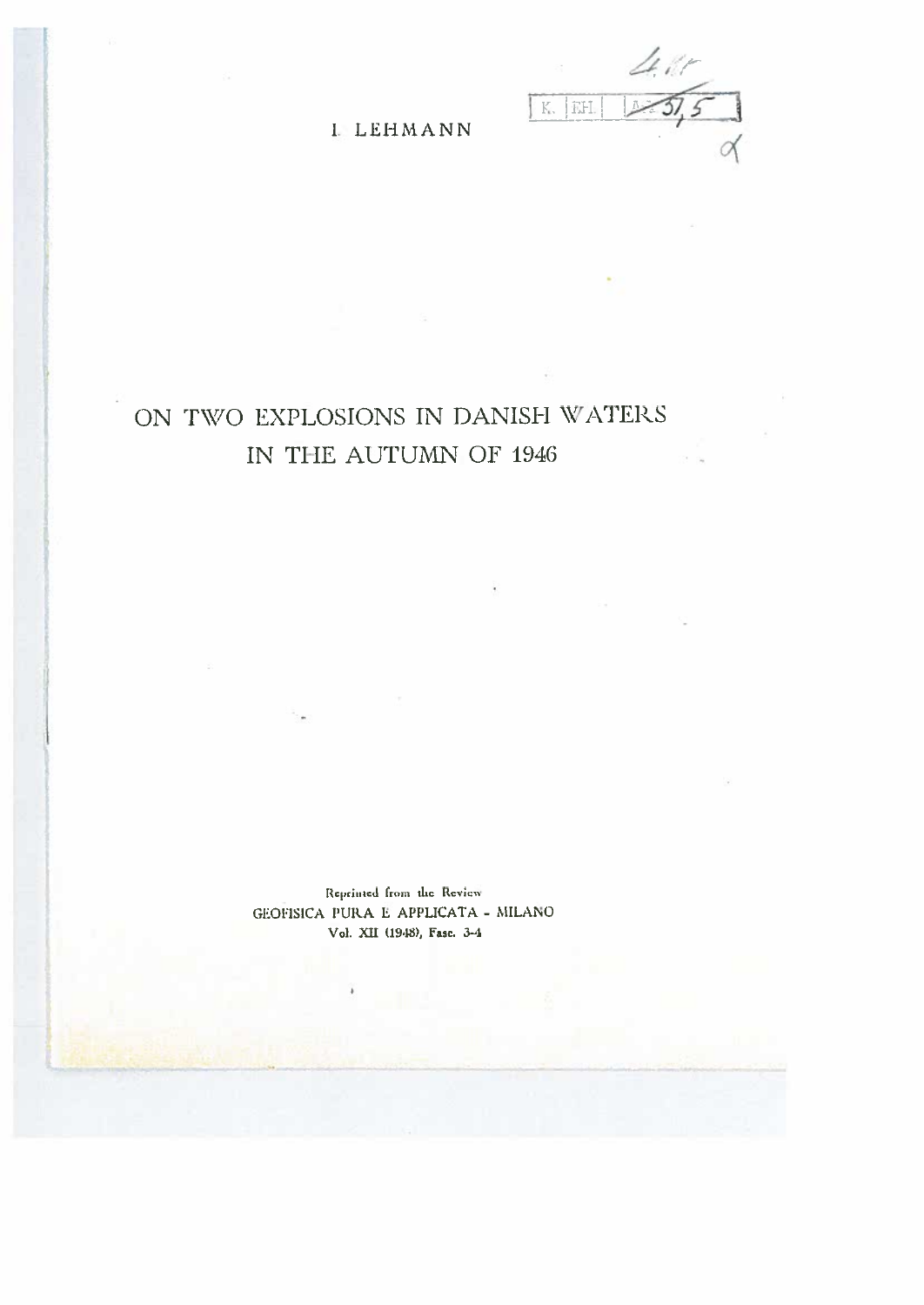| 月度<br>18<br>日本<br>日本 | ON TWO EXPLOSIONS IN DANISH WATERS<br>IN THE AUTUMN OF 1946<br>by I. LEBMANN (*)<br><b>Count</b><br>$\frac{1}{2}$ | Semmary $-$ In animumition sunk into the sea off the Daniah constative or large explosions occurred. Records of the resulting shocks were obtained at Kibenhavn, Lund and Göttingen. These are discussed and compared with th<br>shooks are discussed. | When the German Occupation Forces lett Denmark in May 1945<br>they left behind a considerable amount of ammunition. The Allied Porces caused a large part of this to be sunk into the sea. About 15000 tons were sunk North of Sjælland, of Rangeleje. It was divided into 15 heapp, each of<br>Another 20000 tons were sunk in a bay, Kalovig, on the so-called Koraldyb.<br>The heaps were laid out on two lines. The distances from the coasts on<br>either side were here much shorter, in one place only about 1 km. The<br>North of Sjælland (*) and on Oct. 22. 1946 one occurred in Kalövig. Smal-<br>On both occasions enormous water-columns arese above the places<br>witere the explosions occurred. These were observed, and some of the sight-<br>sion contres could be determined with an accuracy that is probably not much less than 1 km. The first centre was at 56° 9' $\frac{1}{2}$ N, 12° 6 E, the second at 56° 13' N, 10°20' E. The depth of the second at 56° 13' N, 12°<br>On Sept. 20. 1946 an explosion occurred in the annumition field<br>1948. It is the first two explosions that are the main object of the present<br>investigation. They both caused carthquakes a that were felt up to con-<br>lines indicated by the observers were so well determined that the explo-<br>ler explosions occurred in the latter field on July 15. 1947 and Febr. 6.<br>aiderable distances and that were also recorded by scismographs.<br>town of Aarhus was less than 10 km away. | (*) I. Lumanns, Seismisk Afdeling, Geodmitsk Institut, Köbenhavn. |
|----------------------|-------------------------------------------------------------------------------------------------------------------|--------------------------------------------------------------------------------------------------------------------------------------------------------------------------------------------------------------------------------------------------------|----------------------------------------------------------------------------------------------------------------------------------------------------------------------------------------------------------------------------------------------------------------------------------------------------------------------------------------------------------------------------------------------------------------------------------------------------------------------------------------------------------------------------------------------------------------------------------------------------------------------------------------------------------------------------------------------------------------------------------------------------------------------------------------------------------------------------------------------------------------------------------------------------------------------------------------------------------------------------------------------------------------------------------------------------------------------------------------------------------------------------------------------------------------------------------------------------------------------------------------------------------------------------------------------------------------------------------------------------------------------------------------------------------------------------------------------------------------------------------------------------------|-------------------------------------------------------------------|
|                      |                                                                                                                   |                                                                                                                                                                                                                                                        |                                                                                                                                                                                                                                                                                                                                                                                                                                                                                                                                                                                                                                                                                                                                                                                                                                                                                                                                                                                                                                                                                                                                                                                                                                                                                                                                                                                                                                                                                                          |                                                                   |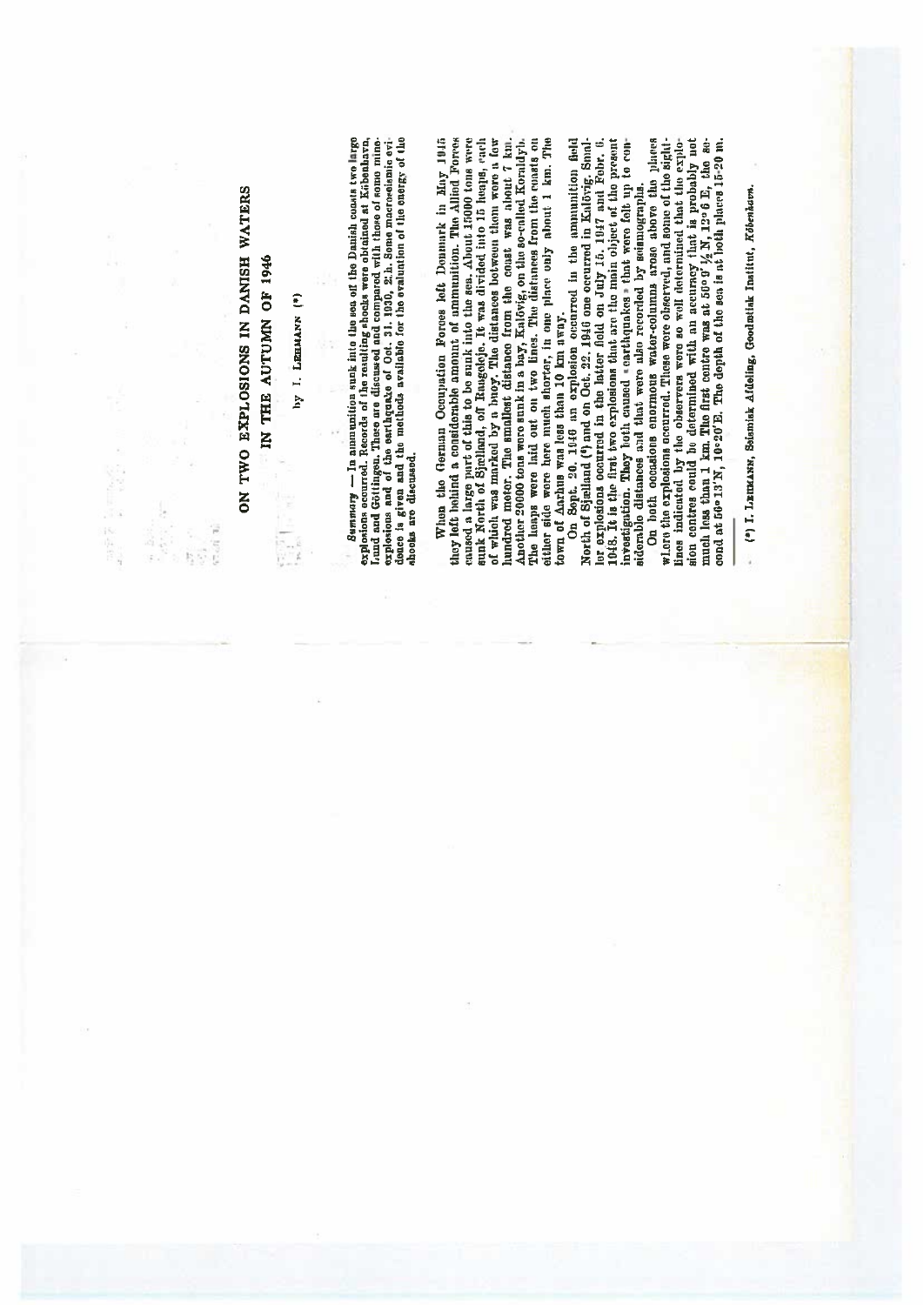Both explosions were recorded at the scismological stations of Köbenhavn and of Lund and also, but quite faintly, by the 17000 kg seismograph at Göttingen.

The short-period Benioff Z scientograph at Köbenhavn reacted so<br>strongly to the first shock that the greator part of the record was unreadable. The second shock was also too strong to give a clear Benioff Z record, but in both records the first onset was very clear. The Köbenhavn Wiechert records are reproduced in Figs. 1 and 2 (See pp. 147 and 149), the first in their original size, the others enharged 5 : 1. The Lund records not heen reproduced since they were not very clear.

| Ľ,<br>j               |
|-----------------------|
| $\frac{5}{2}$         |
| ż<br>ś                |
| ¢<br>50e              |
|                       |
|                       |
| $1-5$                 |
| ន្តុ                  |
| the cost of<br>ï<br>þ |
| 1946<br>í             |

| <b>Station</b> | ⊲₫            | Component | $\frac{1}{n}$             | Traum.<br><sup>11me</sup> | Phase                               |              | $0 - 0$ Period              | Valse<br>elipe<br>Im <i>i</i> ne |
|----------------|---------------|-----------|---------------------------|---------------------------|-------------------------------------|--------------|-----------------------------|----------------------------------|
| Köbenlavn      | ធ             |           | 굻                         |                           |                                     |              |                             |                                  |
|                |               |           | e<br>88988999883888859888 |                           | Paris<br>Ratis<br>Paris             |              |                             |                                  |
|                |               |           |                           |                           |                                     |              |                             |                                  |
|                |               |           |                           |                           |                                     |              |                             | 99                               |
| Laund          | 56            |           | $\vec{a}$                 |                           |                                     |              |                             |                                  |
|                |               |           |                           |                           |                                     |              |                             |                                  |
|                |               |           |                           |                           |                                     |              |                             |                                  |
|                |               |           |                           |                           | <b>8</b> 5<br>5<br>5<br>5<br>5<br>5 |              |                             |                                  |
|                |               |           |                           |                           |                                     |              |                             |                                  |
|                |               |           |                           |                           |                                     |              |                             | 2.3                              |
|                |               |           |                           |                           |                                     |              | $\frac{1}{2}$ $\frac{1}{2}$ | $\mathbb{E}$                     |
| iditingen      | $\frac{1}{2}$ |           | 55                        |                           |                                     | $\ddot{a}$ . |                             |                                  |
|                |               |           |                           |                           |                                     |              |                             |                                  |
|                |               |           |                           |                           | $\widehat{\mathbf{g}}$              |              |                             |                                  |
|                |               |           |                           |                           |                                     |              |                             |                                  |
|                |               |           | $\frac{1}{20}$            |                           | š                                   |              |                             |                                  |
|                |               |           |                           |                           |                                     |              |                             |                                  |
|                |               |           |                           |                           |                                     |              |                             |                                  |
|                |               |           |                           |                           | $(\mathcal{S}^+)$                   |              |                             |                                  |

| 20°E        |  |
|-------------|--|
| ë           |  |
|             |  |
| EX.FI       |  |
| នឹ          |  |
|             |  |
| e.<br>G     |  |
|             |  |
|             |  |
|             |  |
|             |  |
| și<br>Si    |  |
| g           |  |
|             |  |
| <b>NUIL</b> |  |
|             |  |

| <b>Biallon</b> | ⋖⋢            | Component                                          | $\frac{\Delta r}{m}$ , time | ranum.<br>tlme          | <b>Plusies</b>                                                                                                                                                                                                                                                                                                                        | $0 - 1$ Period | valo-<br>ether<br>History |
|----------------|---------------|----------------------------------------------------|-----------------------------|-------------------------|---------------------------------------------------------------------------------------------------------------------------------------------------------------------------------------------------------------------------------------------------------------------------------------------------------------------------------------|----------------|---------------------------|
| Köbenhavn      | 145           |                                                    |                             |                         |                                                                                                                                                                                                                                                                                                                                       |                |                           |
|                |               |                                                    |                             |                         |                                                                                                                                                                                                                                                                                                                                       |                | 33                        |
|                |               |                                                    |                             |                         |                                                                                                                                                                                                                                                                                                                                       |                |                           |
|                |               | BZ<br>  N.E.<br>  N.Z<br>  N.Z<br>  N.Z.<br>  N.Z. |                             |                         |                                                                                                                                                                                                                                                                                                                                       |                |                           |
|                |               |                                                    |                             |                         |                                                                                                                                                                                                                                                                                                                                       |                | <b>SH</b>                 |
| Lund           |               |                                                    |                             |                         |                                                                                                                                                                                                                                                                                                                                       |                |                           |
|                | <u>នីខ្លី</u> |                                                    | -<br>98894188<br>- 99       | ត្ត<br>តួនូវឯន្តនិនិន្ត | $\begin{bmatrix} 1 & 1 & 1 \\ 1 & 1 & 1 \\ 1 & 1 & 1 \\ 1 & 1 & 1 \\ 1 & 1 & 1 \\ 1 & 1 & 1 \\ 1 & 1 & 1 \\ 1 & 1 & 1 \\ 1 & 1 & 1 \\ 1 & 1 & 1 \\ 1 & 1 & 1 \\ 1 & 1 & 1 \\ 1 & 1 & 1 \\ 1 & 1 & 1 \\ 1 & 1 & 1 \\ 1 & 1 & 1 \\ 1 & 1 & 1 \\ 1 & 1 & 1 \\ 1 & 1 & 1 \\ 1 & 1 & 1 \\ 1 & 1 & 1 \\ 1 & 1 & 1 \\ 1 & 1 & 1 \\ 1 & 1 & $ |                |                           |
|                |               |                                                    |                             |                         |                                                                                                                                                                                                                                                                                                                                       |                |                           |

The readings are given in the table. Professor BanrEizs kindly sent me the readings of the Göttingen records. A copy of those of Sopt. 20, was received here, but they were difficult to read. The original records had been blurred somewhat because skellak was not available.

ł b Originally the records were interpreted by means of H. JENFREYS' tables for near earthquakes <sup>1</sup>). Since then the Heligohand explosion has taken place and times for first onsets have been obtained that differ markedly from those of H. JEPPREYS. Mr. P. L. WILLMORE has kindly placed them at my disposal and they have been used bere. For later phases, including  $\kappa$  phases, time-curves could not be very well determined from



the Heligoland records. They have been interpreted partly by reference to the JEPPERTS tables, partly by appearance.

The Benioff Z recording speed is 60 mm/min, and its onsets were read to  $1/10$  sec. The accur cy may be slightly smaller, but this is of no consequence, since in the readings of later phases and in those of Lund an accuracy of 1 sec. can hardly be claimed.

Before the Heligoland transmission times were combined, a small<br>reduction was applied to each station according to its subsoil. For Köben-<br>havn this reduction was 0.2. It should probably be about 0.5 for Lund<br>which rests o rison with the Heligoland times is 12:0. The instant of deformation is therefore taken to be 24"14" and the reduced transmission time to Land 18. This is 1 longer than was expected from the Heligoland results, but

 $\frac{1}{1}$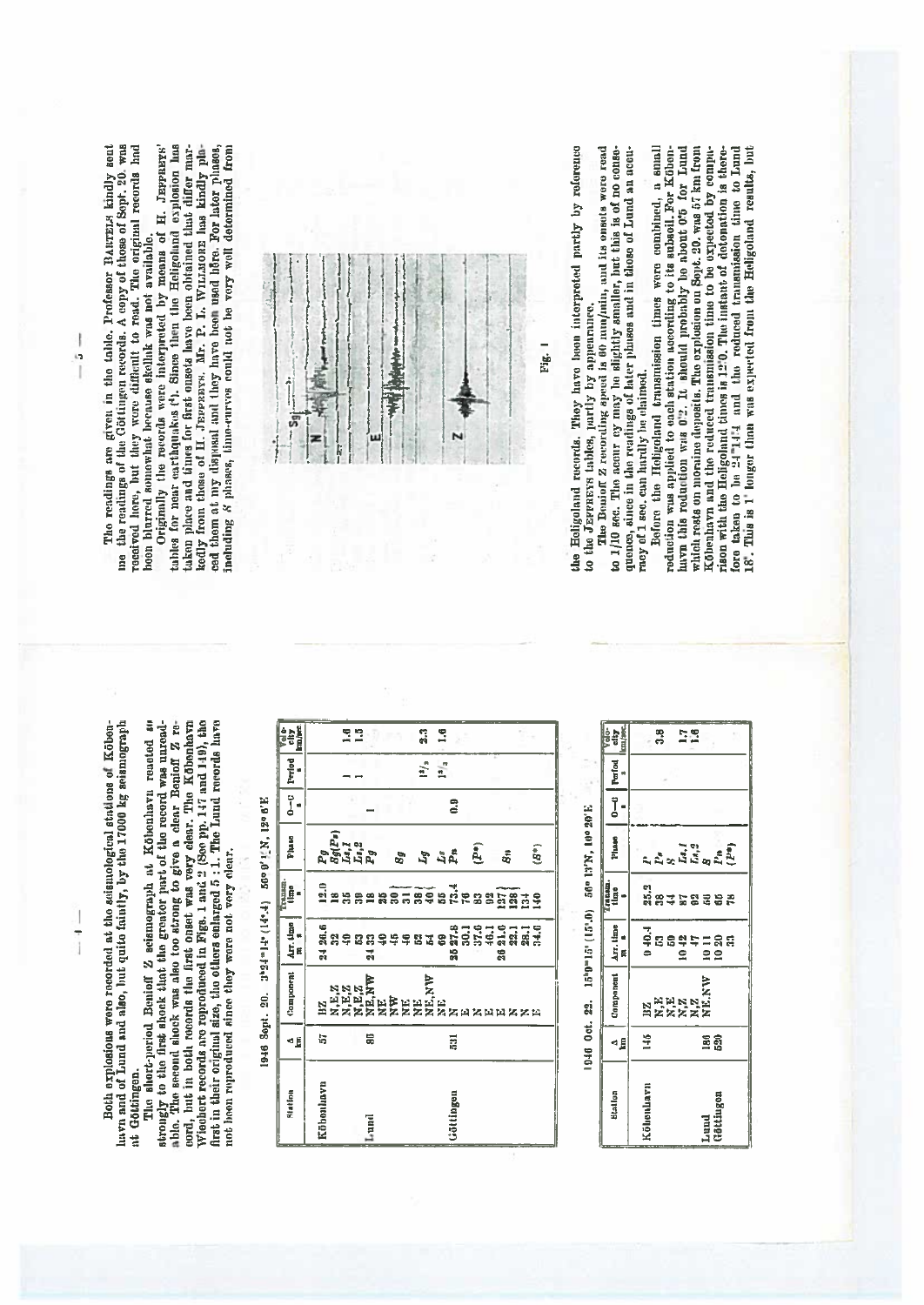P at Lund is quite small and the record is not clear enough to allow much ignificance to be attached to the residual. At Göttingen no reduction was applied. The first onset, Pu, was 1' after the time prescribed by the Heigoland results and 4 before the time deduced from JEPPREYs' tables. The agreement with the Heligoland times is as good as can be expected from the quality of the records.

the other records, but no clear onsets. It appears that the N component did not function well. It was found afterwards that a tiny spider had in where it is marked. There is a corresponding increase of movement in spun a hardly visible web across some of the moving parts. This probably Had it done so, Mg would undoubtedly have been more conspicuous. The phase stands out much more clearly in the Lund records, especially in At first sight it does not seem very obvious where Se should be read at Köbonlarn, but closer inspection of the N record shows that it sets prevented the pen from returning to zero position after the first swing.

the NW component, but the onsets are not quite distinct.<br>At Köbenhavn, Sg is followed by waves that appear to be surface wayes. On the E record a period of 5 sec. prevails, but it seems to underlie out it does not seem reasonable to put any interpretation on them. Later the short-period movement from the very beginning of the record. On N and Z the mevement is less regular and is probably partly due to body waves in the sediments. Onsets can be read in this part of the records, ncreases in the movement are due to surface waves of velocities 1.6 km/sec. and 1.5 km/sec. The period of the largest waves is about 1 sec.

NE record there is an onset at 24"52". At 24"54" large movement sets until a large increase takes place at 25"9". A period of 1<sup>2</sup>/<sub>3</sub> sec. prevails of the epicentre is approximately NW; therefore the earliest surface waves waves. The later increase of movement seems to be due to surface waves confined to the sedimentary layers since the corresponding velocity is At Lund L is, on the whole, larger than at Köbenhavn in spite of the spicentral distance being greater; it also shows greater regularity. On the rement increases 24"54', but remains smaller than on the other record throughout, but it has a smaller period superposed on it. The azimuth nitic layer and those immediately following them corresponding RAYLEIGH only 1.6 km/sec., but no conspicuous change in the character of the movein on NW and it continues for about a minute. On the NE record the moon the NB record are probably LovE waves reaching down into the grament takes place.

record is by a large  $Pg$ . It was seen, however, in the Heligoland records that this this was used when the explosion time was determined, but it is open to doubt whether the phase is actually Pn. There is no proper check on it ince P is missing at Lund and is extremely weak at Göttingen. The velosities calculated for later waves are not altered appreciably if the plase is 0°40'.4. It is abrupt and very large as it is also on the Wiechert Z record of Fig. 2 b. It was originally interpreted as Pq since Pu at that distance, 45 km, was expected to be quite small and apt to get lest and followed is not necessarily so and that Pu may well be the largest phase in the records. The Heligoland time for Pu at a distance of 145 km was 25.23 and On Oct. 22. the enset read on the Köbenhavn Benieff Z aken to be  $Pg$ .



 $\frac{1}{6}$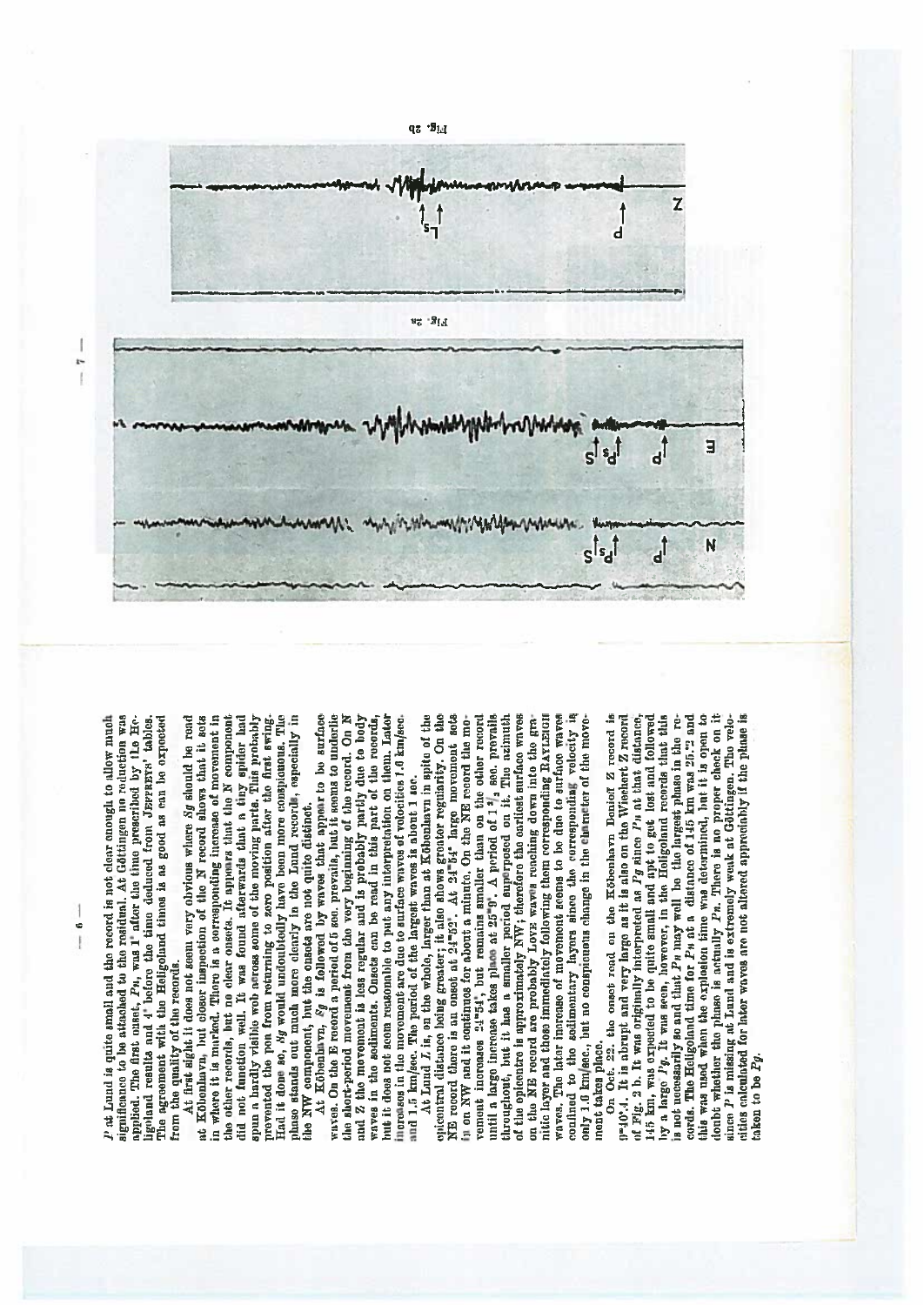phase and has been interpreted as  $Pg$ . Its mean surface velocity is 3.8 km/sec., which is quite an acceptable value in view of the fact that the velocity is the chalk is about  $S$ .4 km/sec. and that velocities of about There is a distinct phase in the Köbenhavn Wiechert E record at 53' and it is traceable also on N. It is very similar in appearance to the P 4 km/sec. have been found below.

than in the first part of the records, and the phase has been interpreted as an S phase, So er Sg. The times of these phases have not been very definitely established from the Heijephad explosion records. The successive on the horizontal component records. It is irregular, but a period of about  $1\frac{1}{2}$  sec. seems to be present. The movement may be due to Love waves confined to the sedimentary layers. It is succeeded by movement having interpreted as RAYLENGH waves confined to the sedimentary layers in accordance with what was done for Sept. 20. The vertical component is rapid, but quite irregular. On the horizontal component recent is seen to be periods The phase read on the N and E records at 59' is quite conspicuous movely concentrate as the same control of the same of the period is about  $2\frac{1}{2}$  sec., movement seems to be due to surface waves. The period is about  $2\frac{1}{2}$  sec., gible, but then increases. The waves, therefore, are probably Lovn waves Å on both, but unfortunately the minute gaps that occur 1' later conceal the character of the movement. After the minute gaps the periods are longer but there are shorter periods superposed. The Z component is at first neglisoon, was also to the grantic layer followed by RayLEGH waves. The vertical movement subsides while rather large movement appears a large vertical component; there are onsets at 10"42" and 47" corresponding to velocities of 1.7 km/sec. and 1.6 km/sec. This movement may

1000 tons on the second. But a great many other, small explosions have been recorded by the Benioff seismograph. During and after the War The explosions here spoken of were very large ones. About 2000 tons of ammunition seems to have exploded on the first occasion and about numerous mines exploded in Danish waters near enough to be well recorded. On very few occasions, however, was it known where the explosions occurred, and the exact time was never observed. Many of the records showed great similarity, but it did not seem possible to attempt any interpretation before the location of some of the orpleions were known.

An opportunity areas when an unusually large and well recorded<br>explosion occurred on Dec. 18, 1946. It became known that a ship had been wrecked by it and the Company kindly informed us that its position was 55-16's N, 12° 53'4 B. The distance to Köbenhavn is 52.2 km and as be made to interpret the record of Dec. 18. by comparison with that of Sept. 20. There is however the difficulty that the Benioff  $Z$  record of the latter date must be compared with the Wiechert Z of the former, for the nification of Wiechert Z does not vary greatly for waves of such period as those here concerned whereas the Benieff Z magnification does. It has a maximum for a period of about  $\frac{1}{2}$  soc. and it falls of rather stooply on either side. It is undoubtedly partly due to this fact that the two diathis is only 5 km shorter than the distance on Sept. 20., an attempt could Wiechert record of Dec. 18, was so small as to be almost unreadable and the Benioff Z record of Sept. 20. was too strong to be of any use. The mag-

Fig. 4

Fig. 3

 $\frac{1}{9}$ .<br>I

> $\alpha$ ı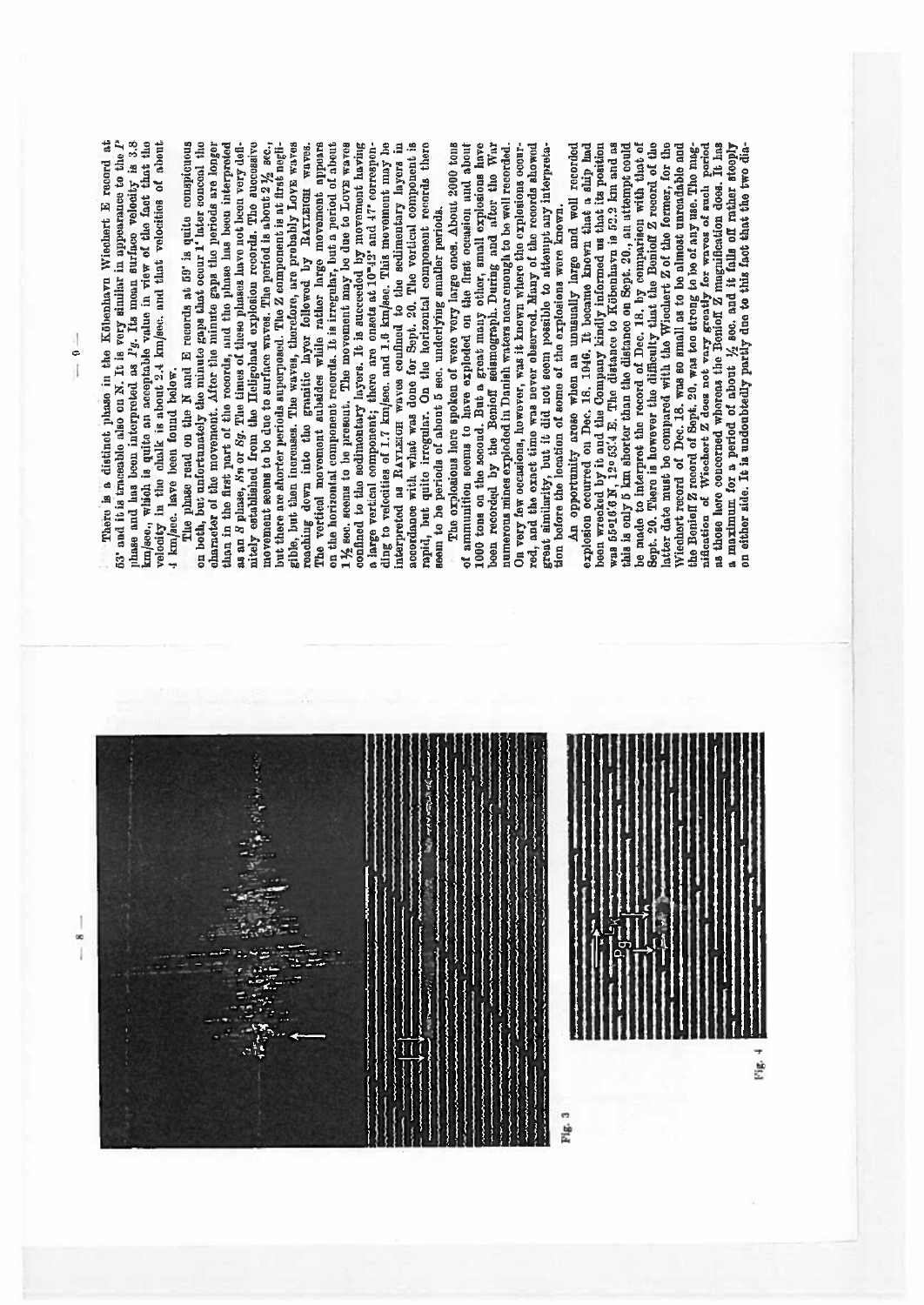$\frac{1}{2}$  $\overline{1}$ 

grams of Fig. 3 lear little resemblance to each other. The Wiechert record ins been so cularged as to obtain approximately the same time-scale as the Benioff record.

1946 Dec. 18. 2<sup>1</sup>53<sup>-17</sup>. 55° 16', 6N, 12° 53', 4E

| Station | ⊲₫   | Component                                                                          | $\frac{\lambda \text{rr. time}}{\text{m}}$ | Lime           | Phase       | $[1] \begin{bmatrix} 1 & 0 & 0 \\ 0 & 0 & 0 \\ 0 & 0 & 0 \\ 0 & 0 & 0 \\ 0 & 0 & 0 \\ 0 & 0 & 0 \\ 0 & 0 & 0 \\ 0 & 0 & 0 & 0 \\ 0 & 0 & 0 & 0 \\ 0 & 0 & 0 & 0 \\ 0 & 0 & 0 & 0 \\ 0 & 0 & 0 & 0 & 0 \\ 0 & 0 & 0 & 0 & 0 \\ 0 & 0 & 0 & 0 & 0 \\ 0 & 0 & 0 & 0 & 0 & 0 \\ 0 & 0 & 0 & 0 & 0 & 0 \\ 0 & 0 & 0 & 0 & 0 & 0 \\ $ | Vela<br>clipee.<br><b>km</b> pee. |
|---------|------|------------------------------------------------------------------------------------|--------------------------------------------|----------------|-------------|---------------------------------------------------------------------------------------------------------------------------------------------------------------------------------------------------------------------------------------------------------------------------------------------------------------------------------|-----------------------------------|
| benhavn | 52.2 | BZ                                                                                 |                                            |                | Pg          |                                                                                                                                                                                                                                                                                                                                 |                                   |
|         |      |                                                                                    | 83FF882<br>6                               | <b>HESESTS</b> |             |                                                                                                                                                                                                                                                                                                                                 |                                   |
|         |      |                                                                                    |                                            |                |             |                                                                                                                                                                                                                                                                                                                                 |                                   |
|         |      |                                                                                    |                                            |                | $L_{\rm s}$ |                                                                                                                                                                                                                                                                                                                                 |                                   |
|         |      |                                                                                    |                                            |                |             |                                                                                                                                                                                                                                                                                                                                 |                                   |
|         |      |                                                                                    |                                            |                |             |                                                                                                                                                                                                                                                                                                                                 |                                   |
|         |      | $\begin{array}{c}\n\bullet \\ \text{W1}\times \\ \text{B2},\text{W2}\n\end{array}$ |                                            |                | Ŕ           | ≭                                                                                                                                                                                                                                                                                                                               | 335938                            |

The table contains the readings, the interpretations put upon them and the velocities derived.

for Pg at this distance is 11 sec. and the time of the explosion is therefore taken to be 2'53"47'.  $Pg$  is followed 6 sec. later by a group of larger csail-<br>lations of very short period. The onset is quite clear. The mean surface<br>velocity is 3.1 km/sec. and the phase is probably  $Pz$ . In view of t waves. When the record is compared with the WZ record of Sept. 20. it is found that the onest marked by the arrow in the latter record in Fig. 3 as ilkely to be  $Px$ . It occurs at the same time as the phase on N that was The first phase read on the BZ record is very small, but on the original record it is quite clear. It has been taken to be  $P_{\mathcal{Y}}$ . The Heligoland time distance, the waves would not have ponetrated so deeply as those recorded sibly due to waves passing through different layors or partly to refracted interpreted as Sg, but the two waves are due to arrive at approximately on Oct. 22., which explains that the mean velocity is smaller. The oscilladons following the  $Pg$  ouset have a duration of about 8 sec. and are posthe same time.

seem to have been strong enough to set up surface waves that reach down into the granitic layer. Larger waves set in at 82° and again at 88°. These are discognition also on the Wichhert records; they make their appearance some seconds earlier on the N record, about 78. They are irregular, but of Sopt. 20. There is no second group on this occasion, but large oscilla-<br>tions may have been lost in the minute gap. The appearance of two wave-Small waves, to all appearance surface waves, arrive at 75' on Dec. 18. Their velocity is only 1.9 km/sec. The explosion therefore does not evidently corresponds to the onset of the largest waves in the WZ record seem to contain oscillations of a period of about 1 sec. The onset at 82° groups in the record of Dec. 18. is not enceldental . In a great many mine-explosion records two wave-groups follow closely upon each other as in the record here considered. They are more or less pronounced, some-They are about to die down when a group of much larger surface times much larger as compared with the other wave-groups of the record.

waves sets in abruptly. The period is about 1/2 sec. The Senioff scismograph has maximum magnification for

ound surface waves with approximately this velocity characteristic of that layer could travel as a distinct group. It is a pleonomenon that has been repeated in this period wherefore the predominance of the wavegroup may be somewhat exaggerated. But there obvioualy is present a well-defined group of ahortperiod and quite regular waves. The onset is at 109', the corresponding velocity being 0.85 km/sec. B. BROCKAMP (11) n the chalk that probably extends as a deep and unnevertheless, be difficult to explain how surface waves havn, and it seems to be characteristic of the region.<br>The explosion of Sept. 20. which occurred in a different soismograph did not record it as is seen in Fig. 3. On the Benioff Z record the movement is still very strong proken layer over the region here considered. It may, numerous mine-explosion records obtained at Köbenregion did not give rise to it. The Wiechert vertical where it could be expected, but smaller than in the preceding part of the record.

protod correspondingly the distance is found to be about the same characteristic wave-groups. If they are inter-Fig. 4 shows a record of a mine-explosion that obbenhavn than the one of Dec. 18. Except for Pg it has viously occurred at a much smaller distance from K0-12 km.

Records of a different pattern, evidently due to posed. The phases marked in the record are interpreted is  $P$  ( $P$ n or  $Pg$ ),  $P*_t L^s$  and  $Lk$ , and if this interpretation is correct the distance may be taken to be slightly greaexplosions that occurred at much greater distances, have ted. One of them is shown in Fig. 5. There are several exactly like it wherefore it is evidently due to a single also been obtained and interpretation has been attempexplesion and not to a series of them as might be supter than 100 km. The distance cannot be determined accurately since the transmission times of the later pluses in the record are not accurately known.

curred, so it could hardly lusve been on Danish soil or in means of explosions in the sea. This is important since It is interesting to compare the records of the ex-It is not known where these distant explosions oc-Danish waters. The fact that they were recorded shows that there is a possibility of investigating travel times up to distances of about 100 km experimentally, by arthquake results do not have the desired accuracy.

plosion on Sopt. 20.1946 with those of a small earthquake that occurred on Oct. 31. 1930. 23<sup>5</sup> (Nov. 1.

 $\begin{array}{c} \end{array}$  $\overline{1}$  $\overline{1}$   $6.969$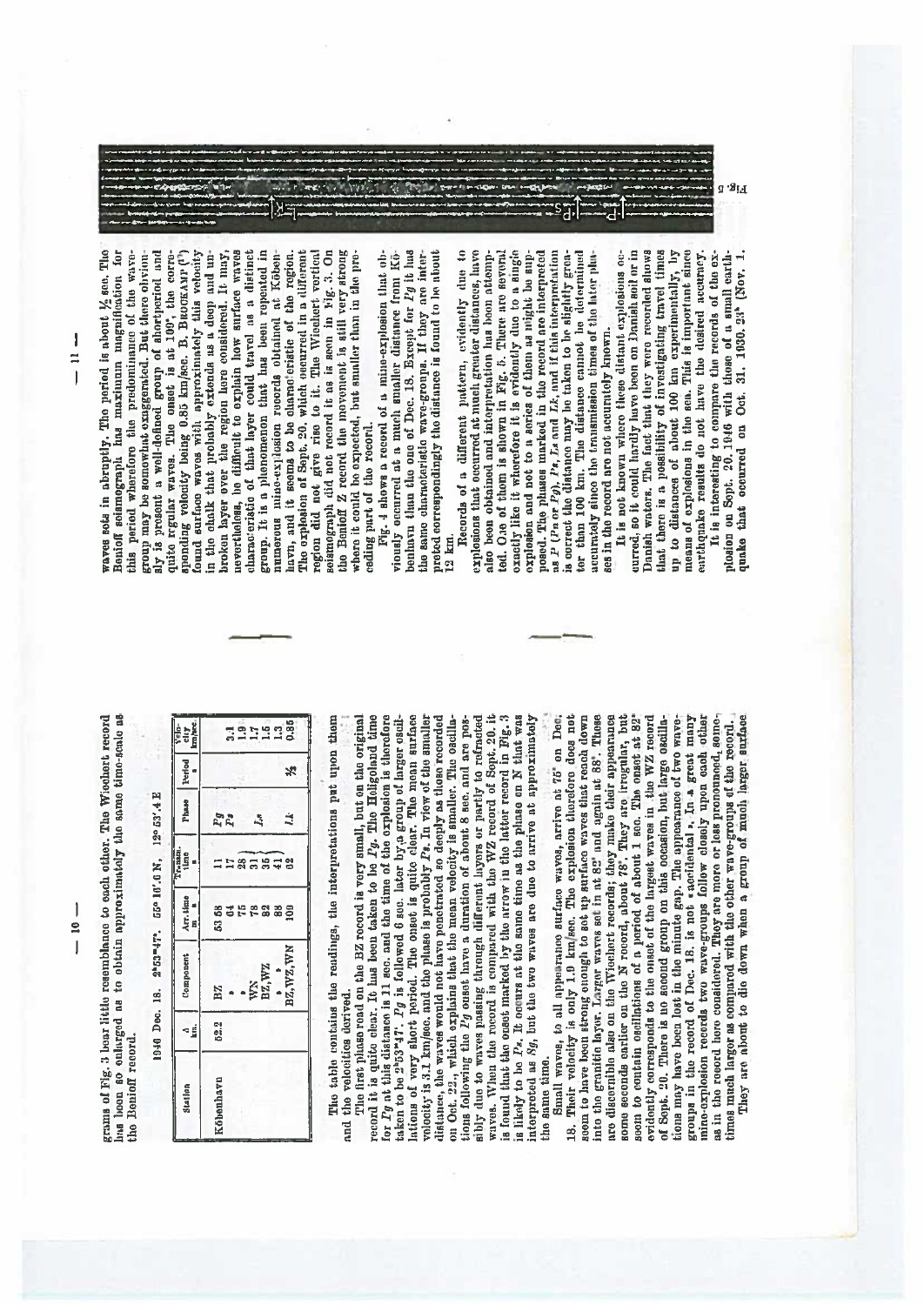carthquake was felt out to a distance of about 200 km in spite of the or almost absent whereas the P and S waves are large. This indica-M.E.M.T.). The Wiechert records are shown in Fig. 6. The surface waves nal scale. If the results obtained by B. GurENBERG and C. F. Recurren (!) tes focal depth and the macroseismic observations confirm it, that form the main part of the explosion records are in this case small for Galifornia apply lenc, the depth should be 60-70 km. fact that the intensity hardly anywhere exceeded 5 on the internationor the

there. The explosion shock was not felt, and yet the records of the latter The earthquake was felt in Köbenhavn and had an intensity of 4-5



siderably herger than any movement caused by the explosion, but it is is probably chiefly owing to the high velocity of both L and S waves that are on the whole the stronger. The S amplitude of the enrihquake is conthe movement was felt so strongly.

 $\mathbf{Fig.}$ fi

mentary layer, 1. e. the assumption of a focal depth of 60 km and the existence of two crustal layers as determined by El. JERFREYS  $\{N_1, N_2, 571\}$ , covered by a sedi-The time-curves of Fig. 7 for the P and S waves were constructed on

| <b>TeAL</b> | <b>LIGTIP</b> |   |                      |
|-------------|---------------|---|----------------------|
|             |               |   |                      |
|             |               |   |                      |
|             |               |   | an<br>Shiri<br>Shiri |
|             |               | I |                      |
|             |               |   |                      |
|             | e.o           |   | e<br>Li              |
|             |               |   |                      |
|             |               |   |                      |

appear, of little consequence to the deductions that follow. The  $S$  velocities were obtained by division of the  $P$  velocities by 1.7.1. The fact that these assumptions may be considerably in error is, as will

I

5  $\overline{1}$ 

 $^{*}$  Soon after the occurrence of the earthquake an attempt was made to determine its epicentre (?). At Köbenhavn  $S$ -P is 7 sec. or slightly less, but hardly readable with greater accuracy than 1 sec. Or slightly less, of deep earlinguakes was new at the time and although it was obvious that curve to be correct, the epicentral distance may be anything from 10 km tor. Originally the opicentral distance was taken to be 50 km. The notion to 25 km. If the depth is smaller than assumed the distance may be grea-



tainty can hardly be ovaluated. 55: 5N 12: 7 E is likely to be a better approximation than the originally determined point 55° 17' N 12° 46' E. to determine the azimuth of the epicentre with much accuracy. It is apsay, that of Lund must be about 40 km. The horizontal components of in the epicentral distances is far greator. If that of Köbenhavn is 25 km. proximately SSE at Köbenhavn. It follows from these considerations the first P movement are sinall at both stations whorefore it is not possible stance was taken to be 6 km greater. It is now seen that the difference the shock was not a surface shock, it was not considered to be so deep. Land recorded P I sec. later than did Köbenhavn and its epicentral dithat an accurate determination cannot be obtained and that the uncer-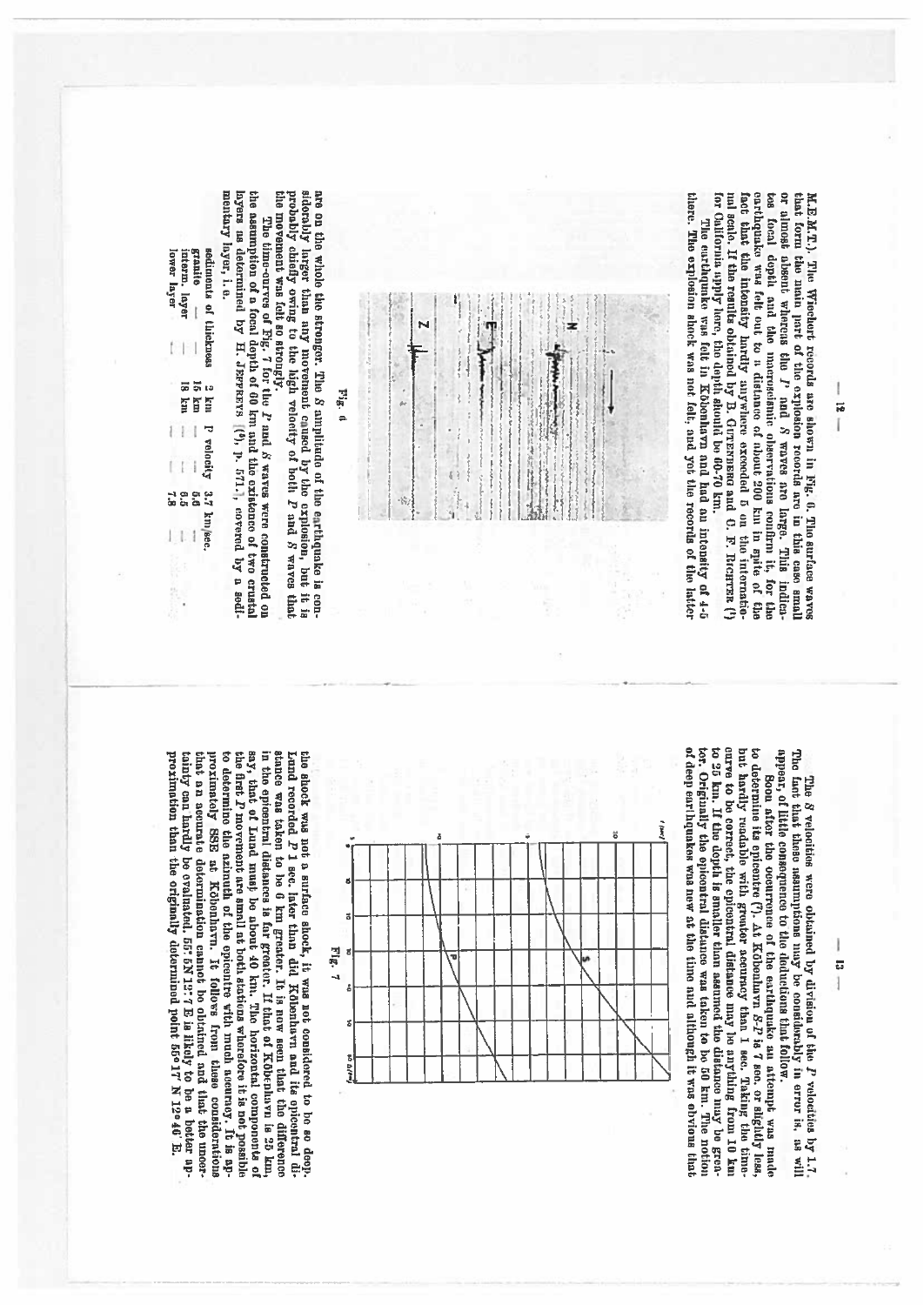| The earthquake was recorded at Hamburg, Göttingen and J <sub>o</sub> .<br>S.S.), but the records evidently are weak and the <i>P</i> observations. |  |
|----------------------------------------------------------------------------------------------------------------------------------------------------|--|
|                                                                                                                                                    |  |
|                                                                                                                                                    |  |
|                                                                                                                                                    |  |
|                                                                                                                                                    |  |
|                                                                                                                                                    |  |
|                                                                                                                                                    |  |
|                                                                                                                                                    |  |

Ĩ Ė J 108 (600

istent enough to be of any use for the determination of the epicontre.<br>The point 58: 5 N 12: 7 E lies on the extension of a fault line passing through Köbenhavn (<sup>13</sup>), but in consideration of the depth of focus it does not seem plausible that it is associated with this fault. It may have some relation to the Fenno-Scandian zone of disturbance that dips down along a line passing through Skuane in a northwest-southeasterly direction see e.  $g$ ,  $(\theta)$ , p. 104 and that undoubtedly extends to some distance underleastly direction

It was not found possible to make detailed macroseismic observations of the areas shaken by the two explosions. For that of Sept. 20, newspapers were the chief source of information; a few inquiries were made on the North ceast of Sjælland and some informative letters were received see (9). Inquiries were made by K. OLESEN with a view to determine the oundary of the area shaken by the second explosion.

The conditions for macroscismic observations differed widely on the two occasions. The first explosion occurred about 7 km off a coast that, whereas the second one took place in a bay where the distances to the being a sea-side place, has but few inhabitants at that time of the year. coast on cither side were numi smaller and the distance to the centre of the big town Anrhus was about 11 km. As a result the second shock was felt more strongly and attracted far greater attention than the first. But sturbed, whereas the first explosion occurred at half past five in the morning. Those who hy awake in bed or slept lightly would feel the shock was probably less well observed at the distances where it was weak, for it occurred at 4 p. m. when few people are completely at rest and undialso where it was quite weak.

Some minor dannage was caused by the sheek of Oct. 22, primarily in the near surroundings of the explosion point, but also in the town of Aarlus. One or two old chimneys fell, some tiles were thrown off the roofs, plaster cracked and fell, some clocks stopped and pictures fell down from

Most of the newspaper reports came from Aarlus and naturally the the walls. The maximum intensity on the international scale was about 6. impression was gained of its having been comparatively strong where it was folt by se many. The alarm it caused was perhaps greater than would have been the case had not Anrhus on several occasions been afflicted by A number of explosions succeeded each other with terrific noise and predisastrous events during the time of the German Occupation as, e.g., when a ship carrying ammunition exploded in its invibour on July 4, 1944. duced a blast strong enough to burst all window panes within a vast area; at great distances it still threw people off their fect. A shower of granates, fortunately unloaded, fell upon the town. There were a great many victims. Therefore, when the shock of Oct. 22, 1940 was first felt, it caused alarm in expectation of what might follow. At a concert the audience areas and began to leave the theatre. There were many other instances of people much dannage in 1944 and which in most explosions is the chief cause of damage, was in this case absent or very slight. This is due to the fact fleeing into the open. But nothing followed. The blast which canaed so

is used up in raising a column of water to great height. An expositon taking place on the surface displaces the air instead and causes a sweeping that the explosion took place on the bottom of the sea. The energy then partly goes into the ground where shatic waves are generated and partly blast

 $-15$ 

The explosion of 1946 was lardly leard in Aarhus. In the nearer surroundings a deep, runbling noice was heard and in the country it seems somewhere to have been leard to great distances. In Aarhus most people who were indoors felt the shock strongly and there was a rattling of win-



dows and doors and a creaking of walls. In the streets, no one seems to have heard or felt anything.

As a result of the inquiries made by K. OLESEN it was found that a circle of radius 22 km could roughly be taken as the boundary line of the macrossismic area. There were a fow instances of the shock laying been falt at slightly greator distances by persons who were at rest.

shaken, These who were still askept were awakened and ran out to see what was happening. The maximum intensity seems to have been about 6 on the international scale. Trustworthy reports were received of the shock naving been felt at a distance of about 40 km.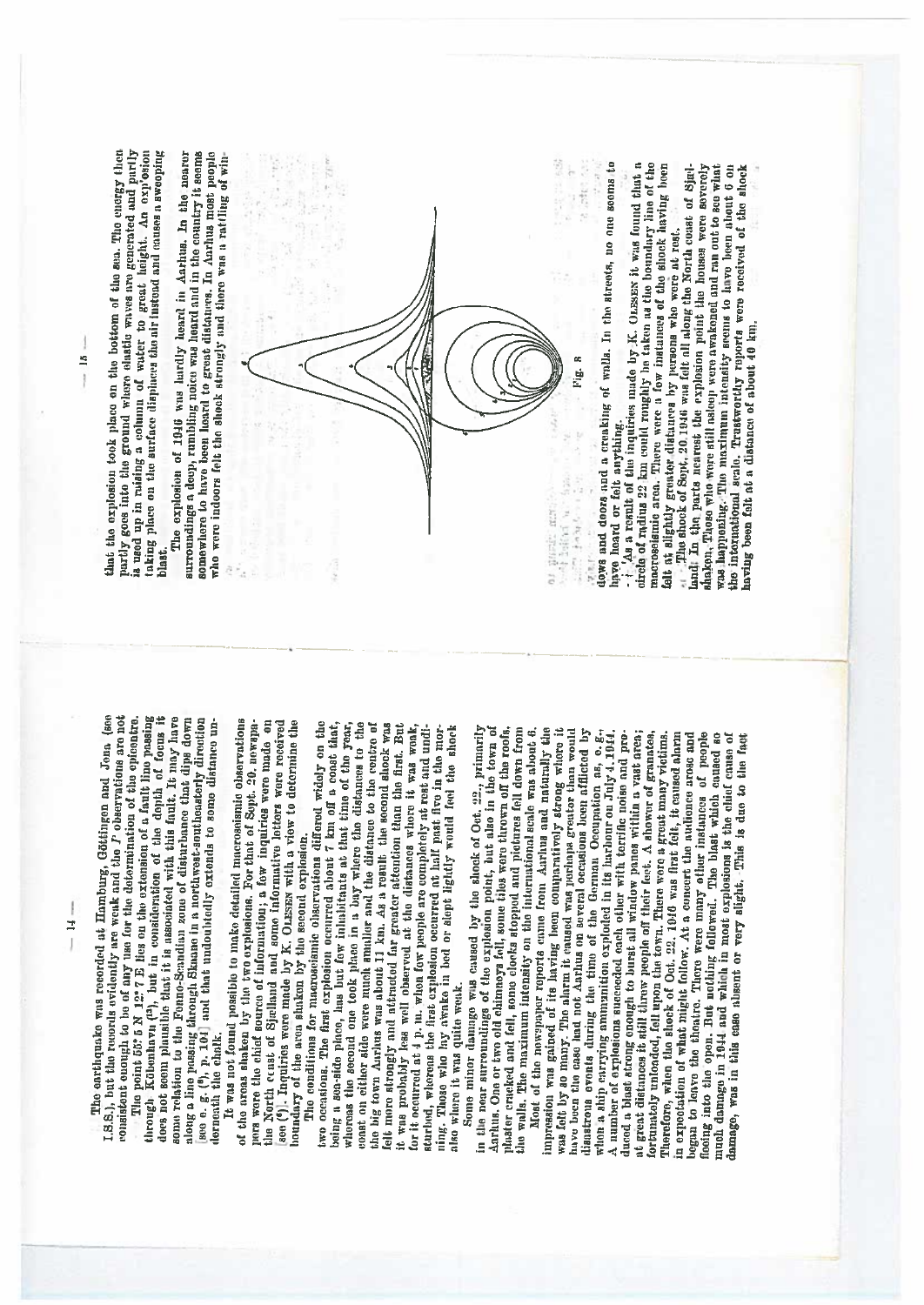Owing to the scantiness of macroscismic evidence and to the difference in the conditions under which the observations were made no conclusive result can be arrived at when the strugth of the shocks is compared. However, the first shock was observed at a distance of 40 km and in spite of careful inquiries the mucroscismic area of the second could not be extended beyond about 25 km. The first shock, therefore, is likely to have been the stronger, and since the explosions took place at about equal depth and on seabottoms of similar structure. i. c. chalk covered by a thin laver sand, the first explosion was probably the stronger.<br>Some confirmation of this result is obtained from the fact that two

뉭

 $\frac{1}{1}$ 

amount of explosive, and after more than a year in the sea some of it water columns were observed on the first occasion and only one on the second. Two heaps of ammunition therefore seem to have exploded on Sept. 20., but only one on Oct. 22. The amount of ammunition originally there were different kinds of ammunition, not all containing the same but contained in the heaps was approximately the same, about 1000 tons. may no longer have been active.

The explosion of Oct. 22, was observed from so close quarters that



water column as illustrated in Fig. 8  $(1^9)$ , p. 174] where successive stages in its development are indicated. Sometimes it breaks and a Geysir is formed as seen in Fig. 9 ((?), p. 236). The amnumition contained in a heap the impression made by the excessively broad water column rising to great height above the sea was overwhelming and caused the belief that the total amount of ammunition sunk in these waters had exploded. This, taid out on two lines. Each of the nine heaps of one line were marked by points only were marked. The explosion point as determined in this paper is close to the middle point of this line. The explosion took place at a depth of about 15 m. A single mine exploded at this depth gives rise to a broad would necessarily be spread over an area of some extension. It is therefore mates of the height of the water column observed vary greatly; about 500 however, is quite out of the question. It was, as mentioned previously, easily understood that the water column would be very broad. The estihuoys that were all there after the explosion. On the other line the endm. is a probable value.

Comparison of the Göttingen records of the two shocks gives support to the conclusion that the first shock was the stronger. The record of the first shock was woak, but that of the second se weak as to be hardly readable. The distances were very nearly the same, but that of the last explosion slightly smaller than that of the second.

sugary summer value can be seen assessed.<br>It might be attempted to evaluate the acianic energy of the ahocks There are various ways of doing so, but they all give very uncertain of Sept. 20, and Oct. 22, and compare with the results for earthquakes. results.

about 2000 tons. According to a personal communication by Professor E. C. BULLARD its content of explosives may have been anything between amount of explosives is taken to be 700 t., the energy released would be about 10<sup>18</sup> erg. Very little seems to be known about how great a proportion tained with floating mines (11), but they are hardly applicable here. It The amount of ammunition that exploded on Sept. 20. was probably 200 t. and 1500 t. It seems to have been mixed ammunition, and if the of this goes into clastic waves. Results of some accuracy have been obis well known from scismic prospecting that the surroundings of the explosive greatly influence the energy of the clastic waves generated.

It has been attempted to evaluate the total kinetic energy released by an explosion in the sea by means of the height of the water column raised (\*), but the results have great uncertainty.

gianta contracts in the different international metallity failed to record the short-period movement. It is therefore believed that the records are not complete enough even for a rough evaluation of the energy of the movem The Wiechert records are available, but the magnified records in parts show just a blurr in which lines cannot be separated, and, where comparienergy of the sheck by means of that of the movement at a single point is clearly recognized when the records of Lund and Kölenhavn are compared. On Sept. 20. the distance to Lund was 86 km, that to Köbenhavn The energy of a shock has often been calculated from seismic records, but I shall refrain from doing this for the following reasons. The Benioff Besides, there are no horizontal component records, only a vertical one. son with the Benioff records is possible, it is seen that the Wicelert sciencgraph failed to record the very fast movement recorded by the Benioff records cannot be used since the movement was too fast for clear recording. only 57 km, but nevertheless the records of Lund are the stronger.

As mentioned above, it is not known how great a proportion of the on Jan. 27. 1943 gave a particularly convincing proof. The bombs dropped were all of the same weight, 500 lb. Two very large explosions took place onergy released by an explosion goes into elastic waves, but when the explosion takes place on the bottom of the sea, the proportion is known to be greater than when it takes place on the greand. Evidence of this was obtained during the War; mines exploded on the ground were not recorded whereas mines exploded on the bottom of the sea at much greater distances were recorded by the Benioff Z seismograph at Köbenhavn. The bombardement of the ship-yard Burneister and Wain in Köbenhavn luring the bombardement, both caused by several bombs bursting sinul-

 $-17 - -$